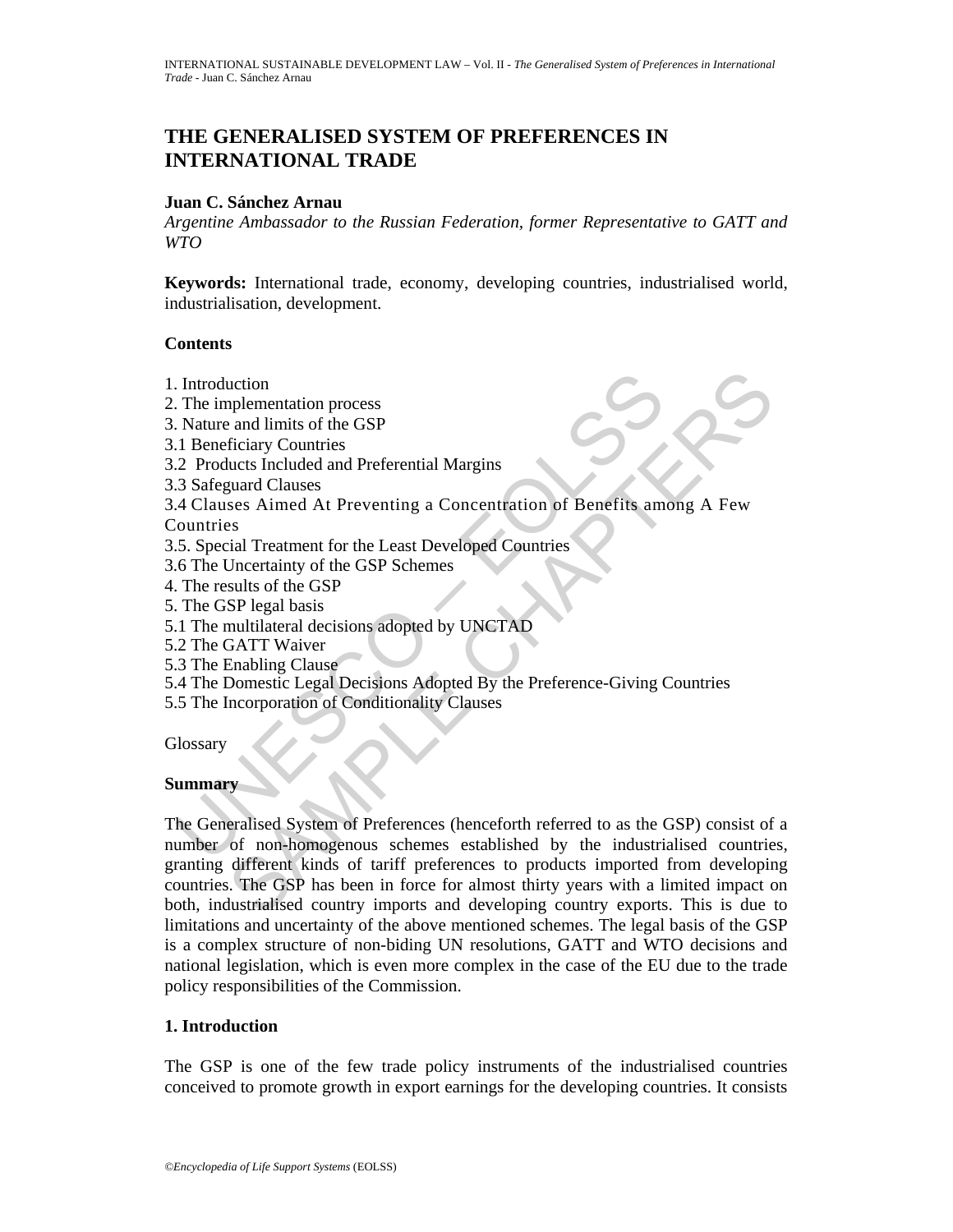of a non-homogenous set of national schemes, implemented by the industrialised (donor) countries, sharing certain common characteristics. The basic principle is the granting of a preferential tariff treatment, consisting, in most cases, of an exemption – total or partial- from payment of customs duties on "industrial" products (with certain exceptions) and on certain agricultural products originating from developing (beneficiary) countries. This treatment is subject to exceptions and conditions that generally vary from one scheme to another. At the same time, all of these schemes share the common feature of having different types of safeguard clauses, aimed at ensuring that any sharp or significant increase in the imports of a certain product, originating from one or more beneficiary countries, does not lead to a "market disruption" in the preference-giving country.

he economy and international trade have gone through major cheception of the GSP and its role as a factor for simulating the eveloping countries has been considerably reduced. The industrialise wwe developing countries - h The economy and international trade have gone through major changes since the inception of the GSP and its role as a factor for stimulating the economies of the developing countries has been considerably reduced. The industrialised nations - and a few developing countries - have put into effect the tariff reductions agreed at the successive negotiating rounds of GATT: the "Kennedy" and "Tokyo" rounds, and more recently the "Uruguay Round", thus diminishing the "margins of preference" granted through the GSP. In turn, the preferential schemes have also been modified, in certain cases reducing their original scope and in others increasing product coverage and the list of beneficiary countries alike. On the other hand, a certain number of developing countries have significantly increased their share in the international trade of manufactured products and even the very structure of trade has undergone major modifications.

nomy and international trade have gone through major changes since the off the GBP and its role as a factor for stimulating the conomics of the displementies and trive energotiating rountries in the electron stime electron The national GSP schemes have been in operation since the early seventies, benefiting almost one hundred ninety countries and territories. The schemes that remain will continue to operate until the middle of the first decade of the new century. However, their future will be decided, most probably, within the framework of the last round of multilateral trade negotiations launched in November 2001 in Doha. The Ministerial Decision adopted call, among other things, for a new reductions of import duties "or as appropriate eliminate tariffs (on industrial products), including the reductions of tariff peaks, high tariffs, and tariff escalation....in particular on products of export intrest to developing countries". It also includes several references to "provisions for a special and differentiated treatment for the developing countries" and it stress that such provisions "shall be reviewed with the view to stengthening them and making them more precise, effective and operational". These two decisions could, eventually, open the door for a revival of the SGP in a new trade context

# **2. The Implementation Process**

Apart from some early talks within the GATT, the first specific outline plan relating to the setting-up of the GSP was the report submitted in 1964 by Raúl Prebisch, in his capacity as Secretary General, at the first United Nations Conference on Trade and Development (UNCTAD). This report put forward a global development strategy aimed at helping to pull the developing countries out of their backward economic situation. The GSP was a pivotal component of this strategy. However, it was during the second UNCTAD, held in New Delhi in 1968, that the industrialised countries accepted the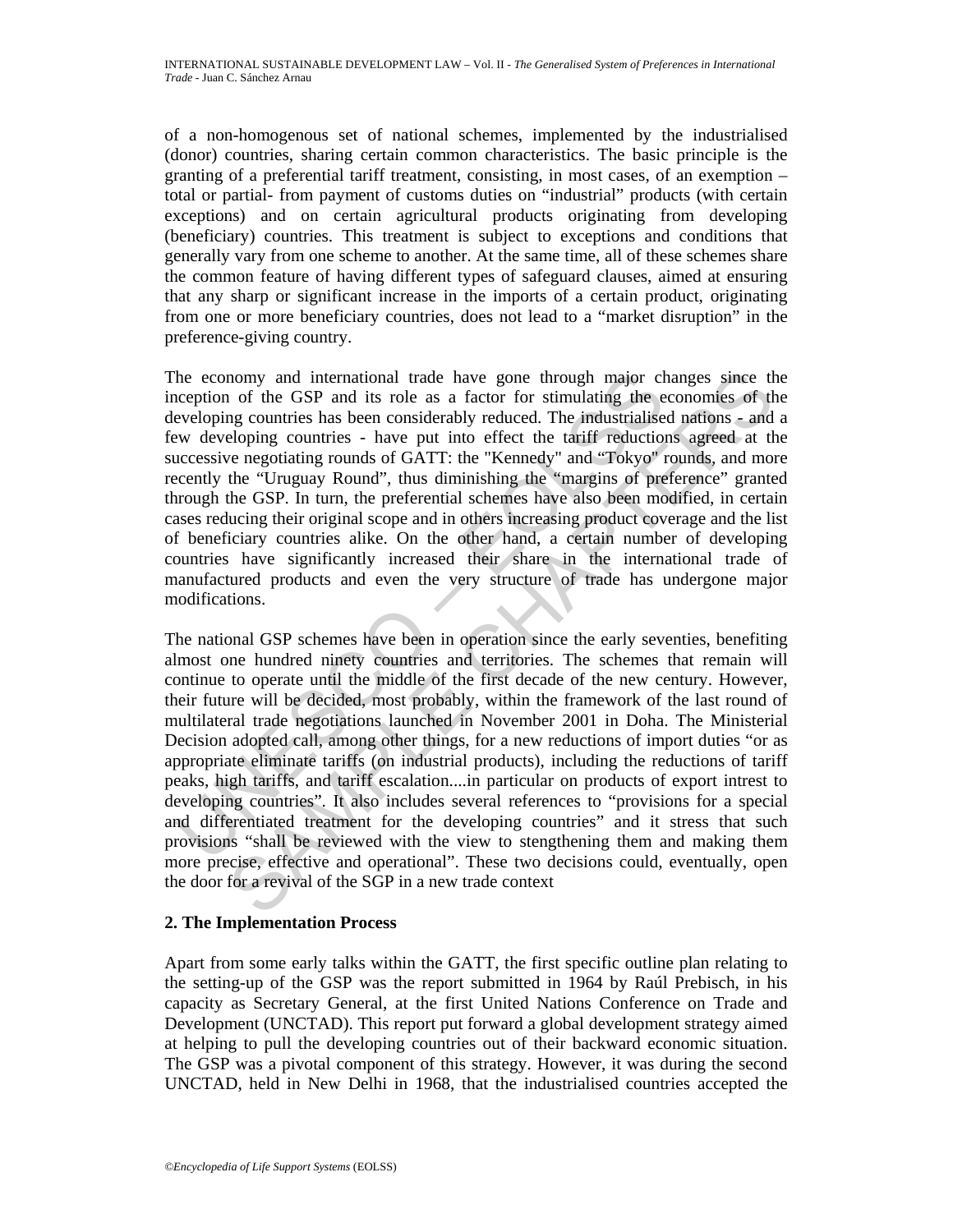principle that it was desirable to give preferential tariff treatment to the developing countries.

SSP scheme thus became irrelevant for many beneficiary countries<br>those exports competed directly with those of the African countries are<br>the devantage of the perferential treatment in the manufactures sect<br>orsened with Uni The debate on this matter at UNCTAD evolved around three main issues. The first one opposed the African countries, wary of the GSP affecting preferences obtained through association agreements with the European Economic Community (EEC), and on the other, the Latin American and Asian countries, which hoped that the GSP would mitigate the diversion of trade caused by these agreements. The root of the problem was the preferential treatment given by the EEC to tropical products from former French colonies in Africa, discriminating against products from other regions of the developing world. As a safeguard for the associate countries, the EEC decided, from the beginning, to exclude from GSP preferential treatment all products of interest to those countries. Its GSP scheme thus became irrelevant for many beneficiary countries of other regions whose exports competed directly with those of the African countries and were unable to take advantage of the preferential treatment in the manufactures sector. The problem worsened with United Kingdom accession to EEC, because the new Lomé Convention extended EEC preferential treatment to British dependent territories and former-colonies in Africa, the Caribbean and the Pacific (hence the new name "ACP countries" for EECassociated countries and territories).

This problem was later exacerbated with the formal recognition of a new category of countries within the United Nations system: that of the "least developed countries" which included about fifty countries with the lowest level of development and per capita income in the world; most of them in Africa.

The second pole of discussion was between the group of GSP-beneficiary developing countries, especially those of Latin America and Asia, and the industrialised nations. Discussions centred around the enforceability of schemes, their standardisation, margins of preference conceded, sectors or groups of products covered or excluded, safeguard clauses and rules of origin.

eme thus became irrelevant for many beneficiary countries of other region<br>convents competed directly with those of the African countries and were unable<br>antage of the preferential treatment in the manufactures sector. The The third problem was the position adopted by the United States regarding the so-called "reverse preferences". This was the name given to preferences, tariff and others, granted by developing countries to industrialised countries, within the context of association agreements with the EEC and the British Commonwealth. The United States imposed the abandonment of such preferences by the countries that granted them as a condition for their inclusion in its GSP scheme as beneficiaries. Furthermore, the United States had serious reservations about the very idea of the GSP, fearing that it would become a stumbling block for subsequent multilateral negotiations based on the MFN clause.

Two years after the New Delhi Conference, in October 1970, the Trade and Development Board –the permanent council of UNCTAD- reached an agreement that left the problem of "vertical preferences" intact and tacitly shelved finding a solution to the "reverse preferences" problem posed by the United States. The Board adopted Decision 75 (IV) at its Fourth Extraordinary Period of Sessions, including a set of "Agreed Conclusions" previously adopted by the Special Committee on Preferences. This negotiating process was completed a little later with the adoption, on the part of GATT, of a "waiver" to Article I of the Agreement (which includes the "most favoured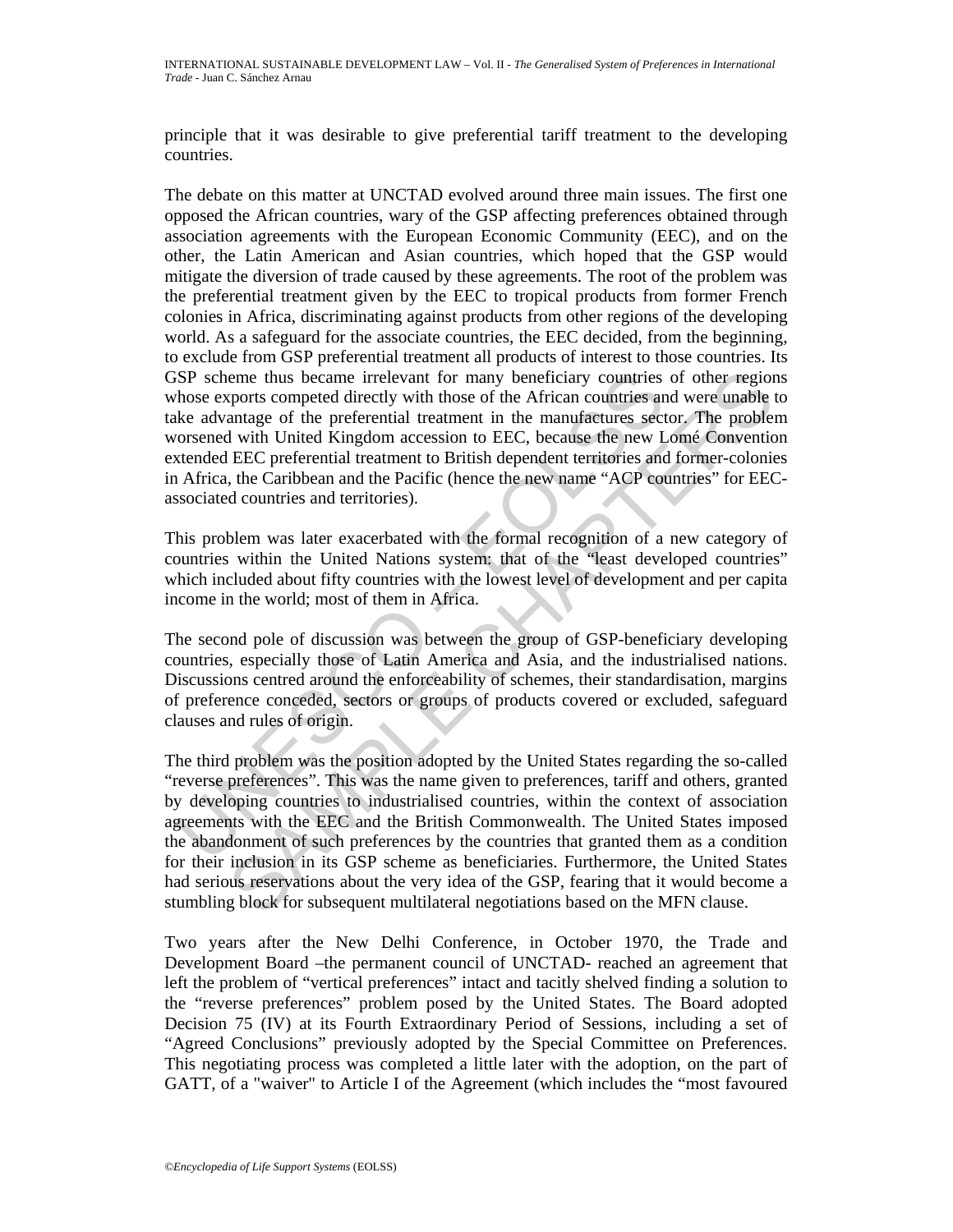nation" clause), authorising the preference-giving member countries to extend, for an innitial period of ten years, the preferential tariff treatment only to the GSP beneficiary countries.

Thus, the GSP was able to come into force in the mid-seventies with the successive implementation of the preferential "schemes" of the EEC, Japan, Norway, Sweden, Denmark, United Kingdom, Finland, Switzerland, Austria and Ireland, all of them for an initial period of ten years. Later, in January of 1973, when the United Kingdom, Denmark and Ireland joined the EEC, their respective schemes were absorbed into the EEC scheme (as happened when six new members subsequently joined the Community). In 1974 Canada's scheme was finally implemented and in 1975 that of the United States. Independently of this process, Australia had already implemented its own tariff preference scheme in 1966, also with the agreement of GATT.

inff preference scheme in 1966, also with the agreement of GATT.<br>
In the other hand, Hungary, Czechoslovakia, Bulgaria, Poland and thion, by virtue of certain commitments that they had undertaken was das set up different p ference scheme in 1966, also with the agreement of GATT.<br>
ther hand, Hungary, Czechoslovakia, Bulgaria, Poland and the former Soviet<br>
set up different perferential tariff mechanisms benefiting products from the<br>
set up dif On the other hand, Hungary, Czechoslovakia, Bulgaria, Poland and the former Soviet Union, by virtue of certain commitments that they had undertaken within UNCTAD, had also set up different preferential tariff mechanisms benefiting products from the developing countries. Nevertheless, given that customs tariffs had played a role in these socialist countries which was very different to that of countries in a market economy, the effect of such preferences was also very different and, generally, much more limited or even non existent. All of them -now members of the WTO and applying customs duties on a most favored nation (MFN) basis- and the Russian Federation –not yet a WTO member but also applying normal customs duties- grant to-day some form of tariff preference in favour of developing countries imports.

On April 1979 GATT member countries reached an agreement that closed the "Tokyo Round" of multilateral trade negotiations. The outcome included important tariff reductions in industrial products and limited tariff reductions for agriculture products in the industrialised countries; the updating and expansion of areas covered by GATT codes (customs valuation, import licensing, technical barriers to trade, subsidies and countervailing duties, government procurement and anti-dumping measures); a sector code on the trading of civilian aircraft and a series of amendments to the articles of the General Agreement of interest for the developing countries.

Two of these decisions were relevant for the GSP. The first was an across the board tariff reduction of about 35% on approximately 80% of industrial products subject to customs duties before the round that would be implemented by the industrialised countries in stages over eight years, starting in 1980. This was the first of a series of erosions affecting the preferential margins granted by the national GSP schemes.

The second was the so-called "enabling clause" which facilitate thar preferential treatment granted to developing countries as permanent feature fo the GATT system and beyond any time limitation.

The difficult economic situation in many industrialised countries did not, however, prevent the national GSP schemes from being extended during the 80's, generally for another ten years. This time, however, new restrictive clauses were introduced into the schemes of the US and the EEC, which affected the most competitive developing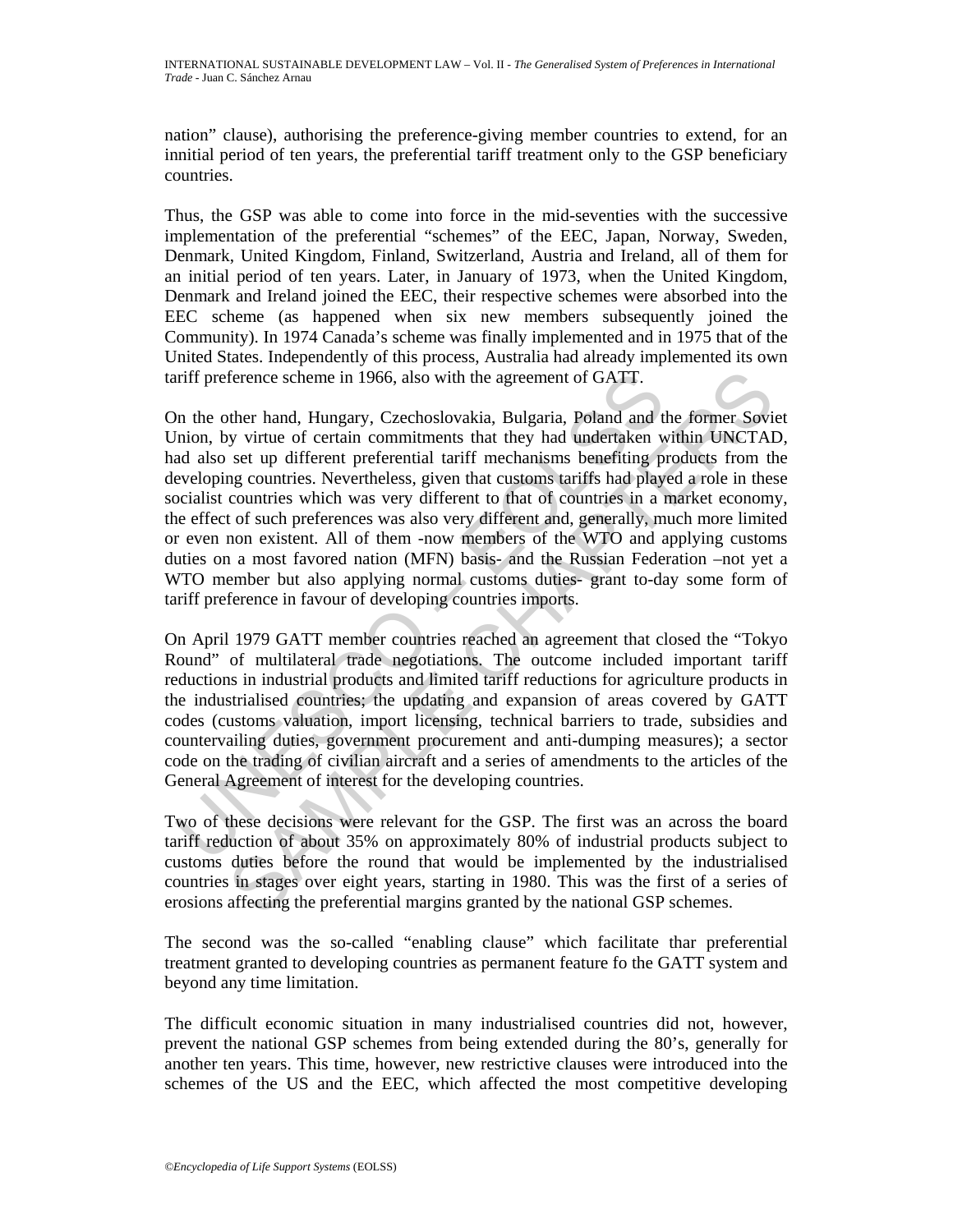countries.

Another major multilateral trade agreement kept its shape in the Marrakech Declaration of 15th April 1994, consolidating the results of several years of negotiations in the context of the "Uruguay Round". Among the most important aspects of these results was the creation of the World Trade Organisation with far wider objectives and functions than those which made up GATT, while still maintaining the General Agreement as a spinal column of the whole legal structure that would have to administer the WTO. This legal structure would also be strengthened by a series of new agreements and by the setting up of a dispute settlement mechanism, whose decisions, unlike the former GATT system, would be binding for the member countries.

ther the reductions of the Uruguay Round and according to the care<br>To Secretariat, the mean average tariff applied by the industrial<br>dustrial products, should have remained at 3.9%, while the weighty<br>orotection for this c r reductions of the Uruguay Round and according to the calculations of the contrinsies<br>recretariat, the mean average tariff applied by the industrialised countries I<br>products, should have remained at 3.9%, while the weigh After the reductions of the Uruguay Round and according to the calculations of the WTO Secretariat, the mean average tariff applied by the industrialised countries to industrial products, should have remained at 3.9%, while the weighted average of imports from the developing countries barely reached 3.8%. However, the level of tariff protection for this cathegory of products would continue to be reduced as a consequence of a significant trade agreement reached up in parallel with the First Ministerial Copnference of the WTO, which took place in Singapur, at the end of 1994. The International Telecomunications Agreement was signed by 55 countries which represented 95% of world trade in a number of sectors, like computer components, telecommunication equipment, semi-conductors and equipment for their manufacturing. The value in trade of these products in 1996 was almost five hundred billion dollars, i.e. almost ten per cent of world trade. To this must be added another agreement signed between 22 countries on 465 pharmaceutical products. For both group of products the signatory industrialised countries agreed to remove import duties in the year 2000 and developing countries in the year 2005. Both tariff removals were made on MFN basis and consolidated within the framework of the WTO.

This will have two effects for the GSP beneficiary countries that are not signatories of the ITA or the agreement on pharmaceutical products. On the one hand, they will lose the preferential margin that they have enjoyed up to now, under the conditions and restrictions of the national GSP schemes. This means that they will lose the relative advantage that they had *vis-à-vis* the other non GSP-beneficiary countries. On the other hand, in the future they will benefit from duty free access to the countries that previously granted them preferences, with the security that this treatment is consolidated in the WTO and without having to give up anything to obtain this concession.

With such reduced margins, the potential benefits of the GSP are going to be concentrated more and more around those products which are among the most protected and, therefore, excluded from the GSP. It is precisely in these sectors where the high customs duties, the "tariff peaks" and the greatest escalation and effective protection still persist.

Finally, it should be mentioned that the Fourth WTO Ministerial Conference which took place in Doha, Qatar, in December 2001, launched another round of trade negotiations not less ambitious than the Uruguay Round, including new tariff reductions, adding new areas to the organisation's work programme and, specially, a new development perspective that was absent in the previous rounds.